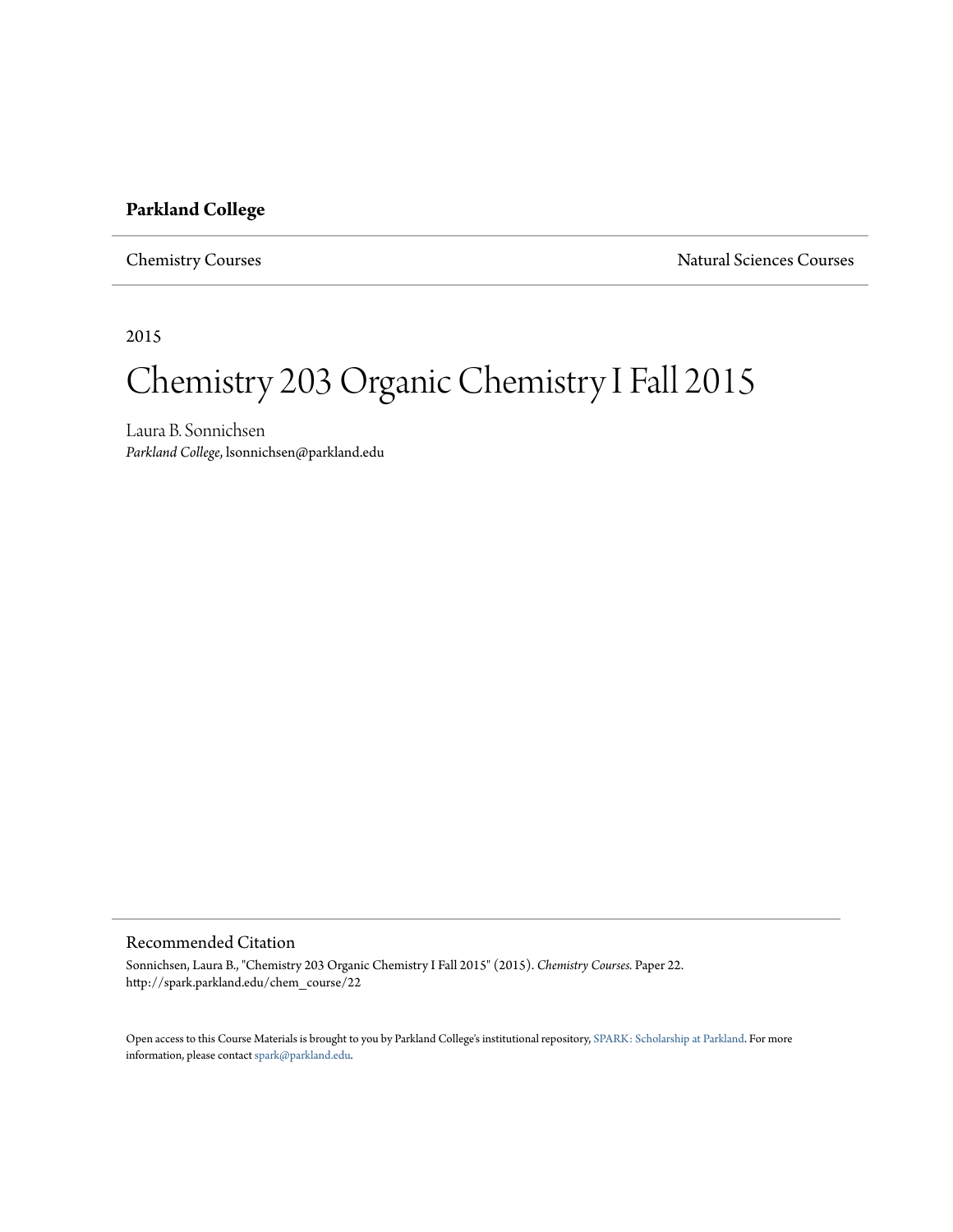## SCHEDULE & READING ASSIGNMENTS

This schedule is tentative and subject to change. Only lecture topics, textbook readings, and practice problems are on this schedule. There will be readings, assignments and problems that are not on this schedule. All other assigned work will be available in Cobra Learning.

| Week           | <b>ChemActivity / Topic</b>                                 |                                                    |  |
|----------------|-------------------------------------------------------------|----------------------------------------------------|--|
|                | Tuesday                                                     | Thursday                                           |  |
| $\mathbf{1}$   | Introduction & Syllabus<br>Lewis Structures & Formal Charge | VSEPR, Hydridization & Bonding<br>(CA 1-3 at home) |  |
| 2              | CA 4A, B                                                    | CA 4B, 4C                                          |  |
| 3              | CA 4C, 5A                                                   | CA 5A, 5B                                          |  |
| $\overline{4}$ | CA 5B, 6A                                                   | CA <sub>6B</sub>                                   |  |
| 5              | CA 6C, 7A                                                   | <b>CA 7A, 7B</b>                                   |  |
| 6              | Review                                                      | <b>EXAM I (Review)</b>                             |  |
| $\overline{7}$ | CA8A, 8B                                                    | 8B, 9A                                             |  |
| 8              | CA 9B, 10A                                                  | CA 10A, 10B                                        |  |
| 9              | CA 11, 12A                                                  | CA 12A, Review                                     |  |
| 10             | <b>EXAM II (Review)</b>                                     | <b>CA 12B</b>                                      |  |
| 11             | <b>CA 13A</b>                                               | <b>CA 13B</b>                                      |  |
| 12             | CA 13C, 13D                                                 | CA 13D, 14A                                        |  |
| 13             | CA 14B, C                                                   | CA 14C, Review                                     |  |
| 14             | <b>EXAM III (Review)</b>                                    | <b>NO CLASS</b>                                    |  |
| 15             | CA 15A, 15B                                                 | CA 15B, 16A                                        |  |
| 16             | <b>CA 16B,C</b>                                             | CA 16C, Review                                     |  |

NOTE: NW1 will be on Exam I and NW2 will be on Exam II. We will not spend class time on these worksheets – you will need to complete them on your own.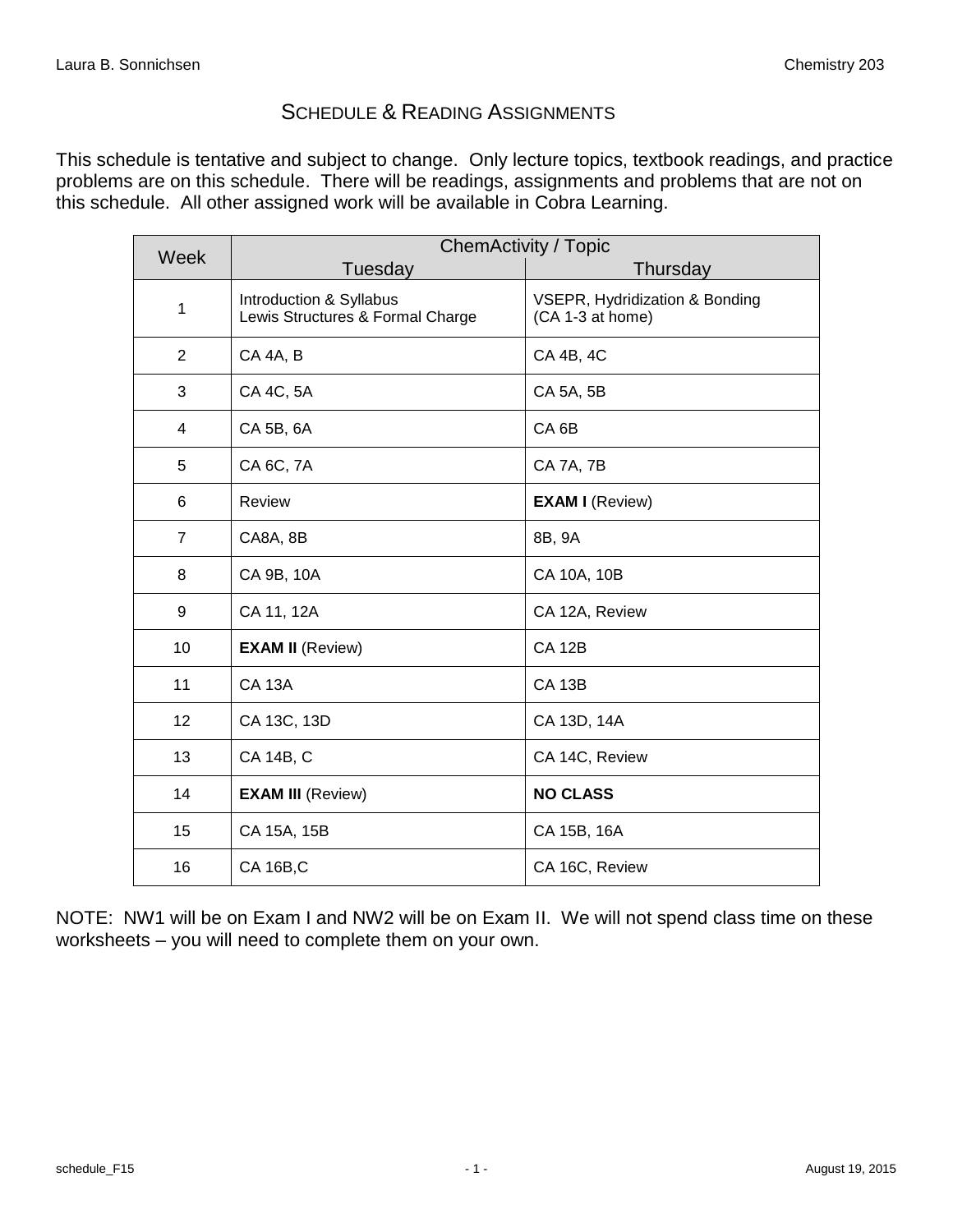|                            | <b>Assigned Readings - Hornback</b>                                                                                                                                                                                                                                                                                                                                                                                                                                                                   |                                              | Hornback                                                                                                                                                                         |
|----------------------------|-------------------------------------------------------------------------------------------------------------------------------------------------------------------------------------------------------------------------------------------------------------------------------------------------------------------------------------------------------------------------------------------------------------------------------------------------------------------------------------------------------|----------------------------------------------|----------------------------------------------------------------------------------------------------------------------------------------------------------------------------------|
| <b>Topic</b>               | <b>Sections</b>                                                                                                                                                                                                                                                                                                                                                                                                                                                                                       | Pages                                        | <b>Problems</b>                                                                                                                                                                  |
| Introduction &<br>Syllabus | 01-01 Field of Organic Chemistry                                                                                                                                                                                                                                                                                                                                                                                                                                                                      | $1 - 3$                                      |                                                                                                                                                                                  |
| CA <sub>1</sub>            | 01-02 Simple Atomic Structure<br>01-03 Ionic Bonding<br>01-04 Covalent Bonding<br>01-10 Shapes of Molecules                                                                                                                                                                                                                                                                                                                                                                                           | 3-5, 18-22                                   | 1.12, 1.13, 1.22                                                                                                                                                                 |
| CA <sub>2</sub>            | 01-05 Lewis Structures<br>01-06 Covalent Ions<br>01-07 Formal Charges<br>02-01 Common Bonding Situations<br>02-02 Bond Strengths and Bond Lengths                                                                                                                                                                                                                                                                                                                                                     | 6-15, 30-34                                  | 1.5, 1.6, 1.8,<br>1.17, 1.18, 1.19,<br>1.31, 1.32, 2.1                                                                                                                           |
| CA <sub>3</sub>            | 03-01 Atomic Orbitals<br>03-02 Molecular Orbitals<br>03-03 Single Bonds and sp3 Hybridization<br>03-04 Double Bonds and sp2 Hybridization<br>03-05 Triple Bonds and sp Hypridization                                                                                                                                                                                                                                                                                                                  | 61-77                                        | 3.5, 3.6, 3.7,<br>3.8, 3.20, 3.21                                                                                                                                                |
| CA <sub>4</sub>            | 01-09 Polar Bonds<br>01-11 Dipole Moments<br>02-05 Physical Properties and Molecular Structure<br>02-06 Melting Points, Boiling Points, and Solubilities<br>04-01 Definitions<br>04-02 The Acid-Base Equilibrium<br>04-03 Rate of the Acid-Base Reaction<br>04-04 Effect of the Atom Bonded to the Hydrogen on Acidity<br>04-05 Inductive Effects<br>04-06 Hydrogen Bonding<br>04-07 Hybridization<br>04-09 Tables of Acids and Bases<br>04-10 Acidity and Basicity of Functional Groups and Solvents | 17-18, 22-24,<br>44-49, 103-<br>120, 128-135 | 1.11, 1.14, 1.21,<br>1.27, 1.37, 1.40,<br>2.11, 2.13, 2.14,<br>2.15, 2.27, 2.29,<br>2.35, 4.1, 4.4,<br>4.9, 4.12, 4.13,<br>4.15, 4.16, 4.17,<br>4.22, 4.24, 4.29,<br>4.30, 4.34, |
| CA <sub>5</sub>            | 01-08 Resonance<br>03-06 Resonance and MO Theory<br>03-07 Rules for Resonance Structures<br>03-08 Types of Resonance Interactions<br>04-08 Resonance                                                                                                                                                                                                                                                                                                                                                  | 15-16, 78-94,<br>120-127                     | 1.10, 1.23, 1.25,<br>1.30, 1.35, 3.12,<br>3.13, 3.14, 3.16,<br>3.25, 3.26, 3.28,<br>4.19, 4.20, 4.35,<br>4.36, 4.37, 4.47                                                        |
| <b>NW1</b>                 | 05-01 Alkanes<br>05-02 Common Nomenclature System of Alkanes<br>05-03 Systematic Nomenclature System of Alkanes<br>05-04 Systematic Nomenclature System of Cycloalkanes                                                                                                                                                                                                                                                                                                                               | 142-156                                      | 5.1, 5.3, 5.5,<br>5.6, 5.10                                                                                                                                                      |
| CA <sub>6</sub>            | 02-03 Constitutional Isomers<br>02-04 Degree of Unsaturation<br>05-05 Alkenes<br>06-01 Cis-Trans Isomers<br>06-02 Designating the Configuration of Cis-Trans Isomers<br>06-03 Conformations                                                                                                                                                                                                                                                                                                           | 34-43, 157-<br>160, 178-193                  | 2.4, 2.6, 2.7,<br>2.10, 2.21, 2.22,<br>5.12, 6.1, 6.3,<br>6.4, 6.6, 6.17,<br>6.19                                                                                                |
| CA <sub>7</sub>            | 06-04 Conformations of Cyclic Molecules<br>06-05 Conformations of Cyclohexane<br>06-06 Conformations of Other Rings<br>06-07 Conformations of Cyclohexanes with One Substituent<br>06-08 Conformations of Cyclohexanes with Two or More<br>Substituents                                                                                                                                                                                                                                               | 193-214                                      | 6.8, 6.10, 6.14,<br>6.21, 6.24, 6.26,<br>6.32                                                                                                                                    |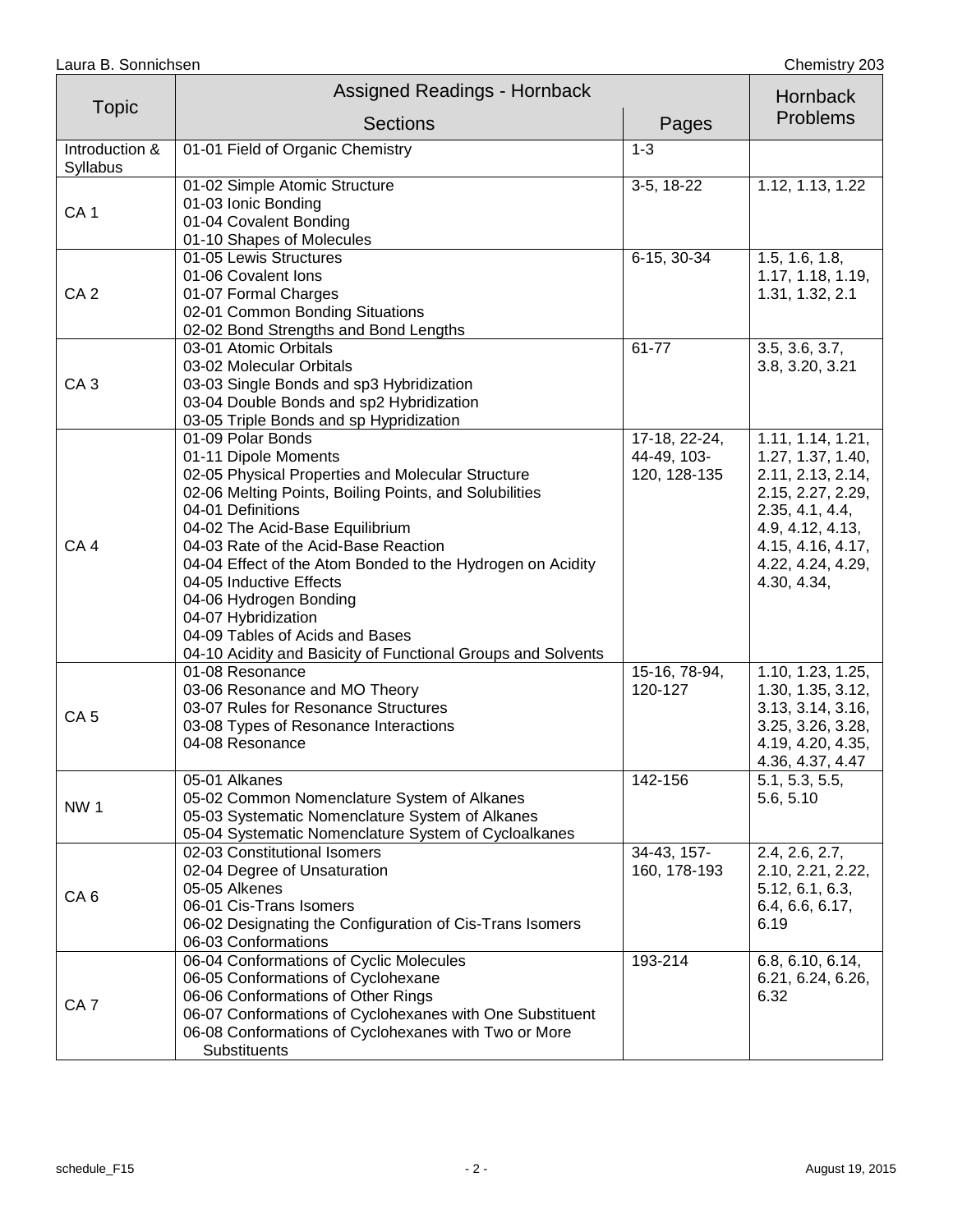|                 | <b>Assigned Readings - Hornback</b>                                                                                                                                                                                                                                                                                                                                                                                                                                                                                                                                                                                                       |                                                 | Hornback                                                                                                 |
|-----------------|-------------------------------------------------------------------------------------------------------------------------------------------------------------------------------------------------------------------------------------------------------------------------------------------------------------------------------------------------------------------------------------------------------------------------------------------------------------------------------------------------------------------------------------------------------------------------------------------------------------------------------------------|-------------------------------------------------|----------------------------------------------------------------------------------------------------------|
| <b>Topic</b>    | <b>Sections</b>                                                                                                                                                                                                                                                                                                                                                                                                                                                                                                                                                                                                                           | Pages                                           | <b>Problems</b>                                                                                          |
| <b>NW2</b>      | 02-07 Introduction to Functional Groups<br>05-05 Alkenes<br>05-06 Alkynes<br>05-07 Alkyl Halides<br>05-08 Alcohols<br>05-09 Ethers<br>05-10 Amines                                                                                                                                                                                                                                                                                                                                                                                                                                                                                        | 50-52, 157-171                                  | 2.16, 5.15, 5.16,<br>5.18, 5.20, 5.21,<br>5.23, 5.24, 5.29,<br>5.31, 5.33                                |
| CA <sub>8</sub> | 11-01 The General Mechanism<br>11-02 Addition of Hydrogen Halides<br>11-03 Addition of Water<br>11-06 Oxymercuration-Reduction<br>11-13 Additions to Conjugated Dienes<br>08-07 Effect of Substituents on the Rate of the S <sub>N</sub> 1 Reaction                                                                                                                                                                                                                                                                                                                                                                                       | 404-413, 423-<br>426, 270, 272-<br>275, 295-296 | 11.1, 11.3, 11.5,<br>11.13ab                                                                             |
| CA <sub>9</sub> | 10-10 Ring Opening of Epoxides<br>11-04 Addition of Halogens<br>11-05 Halohydrin Formation<br>11-08 Addition of Carbenes                                                                                                                                                                                                                                                                                                                                                                                                                                                                                                                  | 372-375, 413-<br>422, 435-439                   | 10.25ab,<br>11.7abc, 11.10,<br>11.22, 11.23                                                              |
| <b>CA 10</b>    | 11-07 Hydroboration-Oxidation<br>11-10 Hydroxulation<br>11-11 Ozonolysis<br>11-12 Catalytic Hydrogenation<br>10-14 Eliminations to form Carbon-Oxygen Double Bonds;<br><b>Oxidation Reactions</b>                                                                                                                                                                                                                                                                                                                                                                                                                                         | 380-385, 426-<br>435, 439-446                   | 11.5, 11.7,<br>11.24, 11.27,<br>11.28, 10.31                                                             |
| <b>CA 11</b>    | 11-02 Addition of Hydrogen Halides<br>11-04 Addition of Halogens<br>11-06 Oxymercuration-Reduction<br>11-07 Hydroboration-Oxidation<br>04-07 Hybridization<br>19-05 Preparation of Carboxylic Acids                                                                                                                                                                                                                                                                                                                                                                                                                                       | 406-412, 413-<br>419, 423-435,<br>120, 822-823  | $11.4, \overline{11.14,}$<br>11.18                                                                       |
| <b>CA 12</b>    | 07-01 Chiral Molecules<br>07-02 Recognizing Chiral Molecules<br>07-03 Designating Configurations of Enantiomers<br>07-04 Properties of Enantiomers<br>07-05 Molecules with Multiple Chirality Centers<br>07-06 Stereoisomers and Cyclic Compounds<br>07-07 Resolution: Separating Enantiomers<br>07-08 Fischer Projections<br>07-09 Reactions That Produce Enantiomers<br>07-10 Other Chiral Compounds                                                                                                                                                                                                                                    | 219-247                                         | 7.2, 7.3, 7.5,<br>7.6, 7.8, 7.10,<br>7.11, 7.12, 7.14,<br>7.16, 7.22                                     |
| CA 13           | 08-01 The General Reaction<br>08-02 Reaction Mechanisms<br>08-03 Bimolecular Nucleophilic Substitution<br>08-04 Stereochemistry of the S <sub>N</sub> 2 Reaction<br>08-05 Effect of Substituents on the Rate of the SN2 Reaction<br>08-06 Unimolecular Nucleophilic Substitution<br>08-07 Effect of Substituents on the Rate of the S <sub>N</sub> 1 Reaction<br>08-08 Stereochemistry of the S <sub>N1</sub> Reaction<br>08-09 Leaving Groups<br>08-10 Nucleophiles<br>08-11 Effect of Solvent<br>08-12 Competition between S <sub>N1</sub> and S <sub>N2</sub> Reactions<br>08-13 Intramolecular Reactions<br>08-14 Competing Reactions | 257-300                                         | 8.1, 8.2, 8.6,<br>8.8, 8.9, 8.11,<br>8.15, 8.16, 8.17,<br>8.20, 8.26, 8.27,<br>8.28, 8.29, 8.40,<br>8.45 |